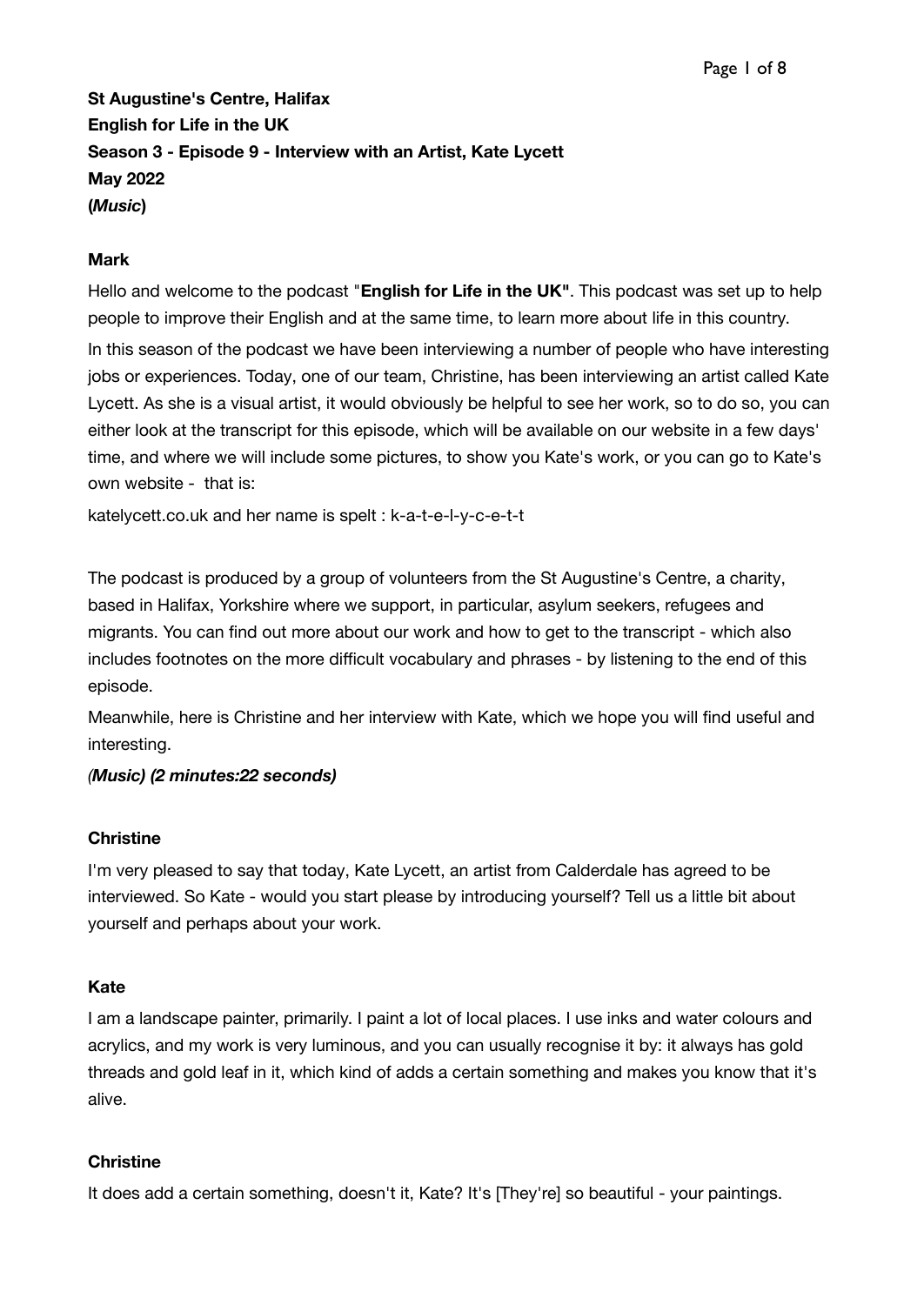I thought of interviewing you immediately, when we talked about interviewing an artist, because I like your work so much.

**Kate** Thank you.

**Christine** Would you tell us how you started as an artist?

## **Kate**

I started, ever since I was little - typical story - but, I've always known what I wanted to do, right from about the age of 5. I knew that I wanted a studio<sup>1</sup>, before I knew what a studio was. And my grand-dad was an architect, so he taught me technical drawing when I was really quite small. I've always been interested in kind of buildings and landscapes, because of him.

And then, after school, I went to art college and from art college I specialised in textile design for a long time. And the lovely thing about textile design is that it's an area of art where you're allowed to create beautiful things, rather than fine art courses, where you might be encouraged to - I don't know - have a message or be *angsty* ... and that's not me *- I'm a rose-tinted spectacles kind of girl, my glass is definitely half-full 2 .* And I see the world in a very beautiful way - so *edgy* art is not for me.

So from textile design, I stayed in Yorkshire to work in the textile industry. The textile industry gradually fell away, went abroad, all the mills closed, and I started selling my work in markets and local galleries. And then I had a family and so I gave up the sensible job - took a risk - gave up the sensible job of corporate textile design, which wasn't very interesting and - yeah - paint landscapes for a living.

**Christine** Very good. And you now have your studio - as you've always wanted to have.

**Kate** I do .... I have an epic studio that I can't fill. It's wonderful.

## **Christine** Well done ... well done.

Would you tell us how you go about creating a picture? I've only seen the final result - I'd love to know how you create that.

#### **Kate**

Over the years, I've worked out that I paint places much better, the better I know them! And it's to do with the feeling of a place, the light, the heat, the way it smells, the way the wind might blow

 $<sup>1</sup>$  studio - in this context: an artist's working space;</sup>

 $2$  see the discussion of these phrases in the Language Support section towards the end of this podcast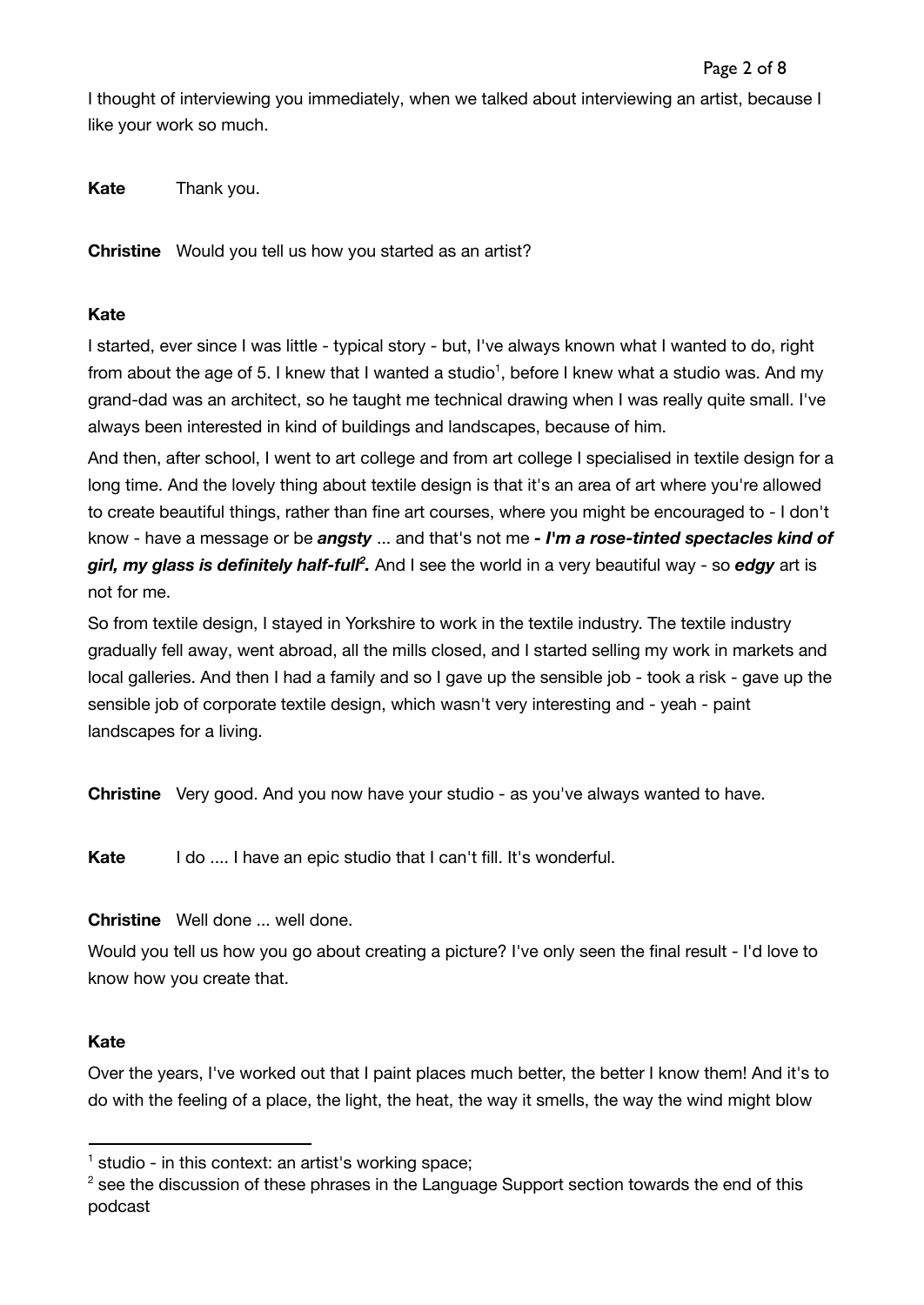over certain hills. So I can't ever paint a good landscape just from a photograph. It doesn't work for me - I have to know what it feels like to be in a place.

So I tend to kind of .... it's kind of familiarity - so it's partly very quick drawings when I'm out. I've always got a tiny little sketch book in my pocket; I have it in my running pack, I have it when I'm out walking with the kids and, literally, sometimes - I have like, one or two minutes to just note something down. Sometimes, if I'm organised, I have longer to kind of sit and draw properly and then I take photographs but in a way, I'm photographing ... that's back-up<sup>3</sup> - the main idea happens in a sketch book. And then the photograph is just all the extra bits that you might not have managed to note down. And I'll take a note of things - like, you know, which direction the sunshine was coming from, how cold it was and certain colours that I want to remember even if I'm just working with a pencil - so I'll just note all those down in my sketch book.

And then I might come back and work them up into grander sketches and then, when I work the painting up - I work on water colour paper and I work very loosely in layers of, kind of, inks and watered down acrylics<sup>4</sup>, and I tend to work, starting off with quite dark colours and then building layers up so they ... colours glow beneath colours - so its almost like a ... kind of an enamel effect<sup>5</sup>. There's a lot of richness there.

And there's an awful lot of happy accidents and I don't really know how things are going to end up, until they're finished.

## **Christine**

So you don't start with a plan? You start with a ..

*(7:42)*

## **Kate**

I start with a plan of the composition - so I know what's going to go where - erm ... but what I don't know, usually, is the colour and the feeling - erm - that just happens on the page and sometimes I might start a picture thinking it's going to go one way and the picture has its own idea and things go another way.

## **Christine**

Very interesting. Very interesting. What are you working on at the moment, Kate?

## **Kate**

I'm currently working on an exhibition: it's called "Whispering Ruins" and it's a gallery in Ripley, near Harrogate and it's an exhibition all about North Yorkshire ruins 6 . And it's been nice because they all have different atmospheres - just capturing the different atmospheres of the different

 $3$  back-up - a secondary support for her primary source of sketching

 $4$  Acrylic paint is a water-based fast drying paint often used in the form of a paste

<sup>&</sup>lt;sup>5</sup> An enamel effect means a glossy, brilliant coloured, metal-like effect

 $6$  Ruins - the remains of buildings that have fallen into unusable states;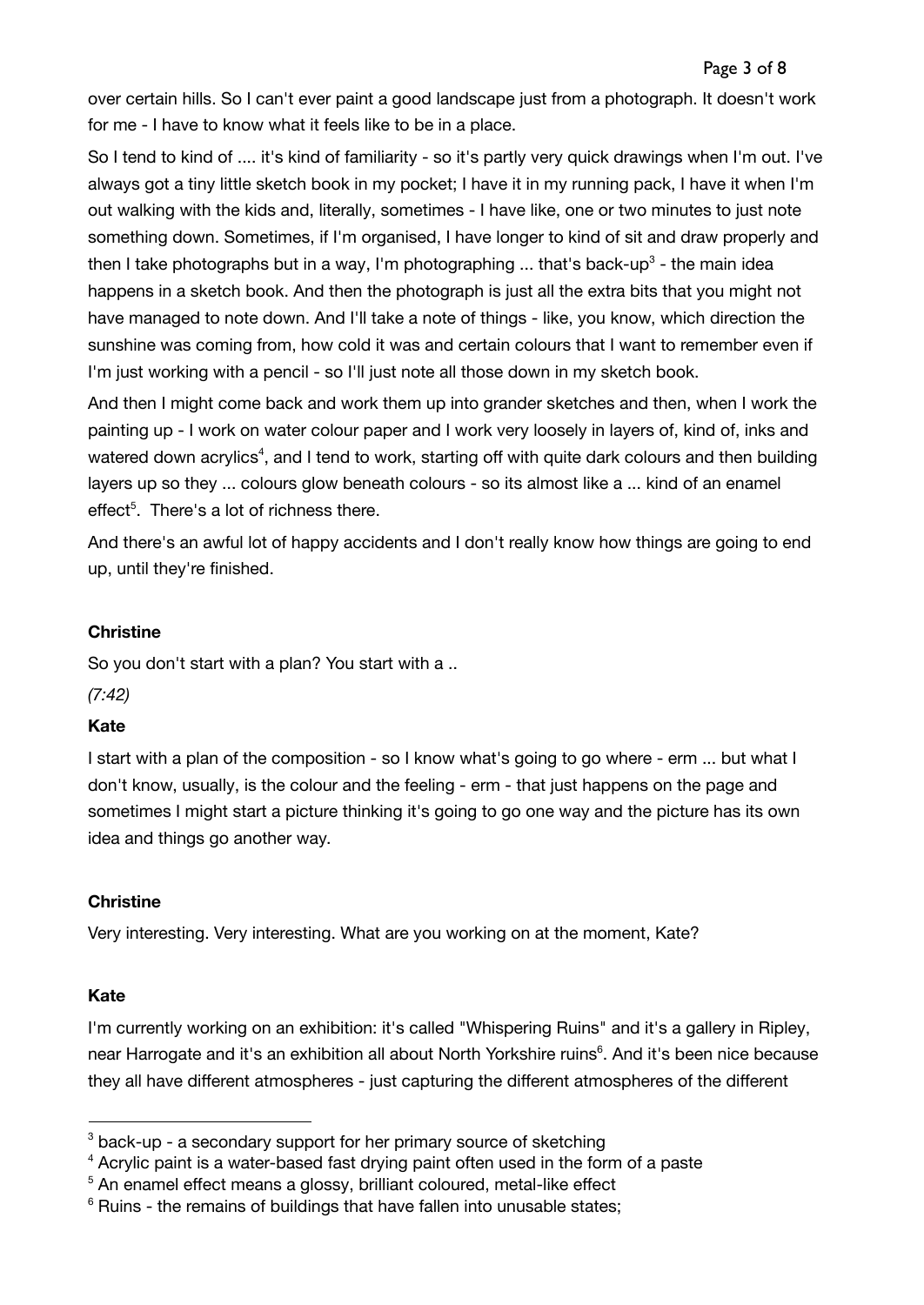places has been really, really nice. And that exhibition starts on June 18th. So, I have ... I've currently got .. I've got four paintings on the go<sup>7</sup>, drying on the floor of the studio - which is why I'm hiding in the mill today, doing prints.

## **Christine**

Uh-huh. Is that quite a rush then? To get everything done? Is there pressure at these times?

# **Kate**

Yes - but sometimes I need a bit of pressure. I think. I need a deadline - erm ... yes.

# **Christine**

And do you frame the work yourself? Or do you ...

# **Kate**

There's a local company - he does all my framing for me. So I will have a batch ready and then I will go to my local printer and we will proof the colours<sup>8</sup> to do the prints and then they go to the local framer and he will frame them all and he will deliver them to the gallery for me. But it's nice the gallery owner is an old friend, so I have a lovely working relationship with them - I only work with nice people!

*(9:21)*

**Christine** (Laughing) Very Nice. And do you exhibit the original paintings or the prints?

# **Kate**

Oh - I exhibit the original paintings and we sell the prints at the exhibition. But the original paintings are always bigger than the prints so I don't need many, and its quite a small gallery, as well - so there'll be ten or eleven original paintings, at the exhibition. It is a lot of work so I don't paint quickly. And when I say I've got four on the go, I tend to work on them - I work on them all at once, because your drying time with one and you can work on with another and if something isn't going well on one painting, then you can put it to one side and then come back to it later.

# **Christine**

That makes sense - and I suppose if you are building up in layers, you have to wait for one layer to dry before you can do the next.

What would you say you enjoy most about your life as an artist?

 $<sup>7</sup>$  on the go - more usually, a person "on the go" is moving deliberately to get somewhere; when a</sup> project is "on the go", it means in progress, being worked on;

 $8$  proof the colours - similar usage of the word "proof" to "proof reading" text - checking and verifying the correctness of what is presented; in this context, Kate has to be satisfied the reproduction of her paintings are accurate representations.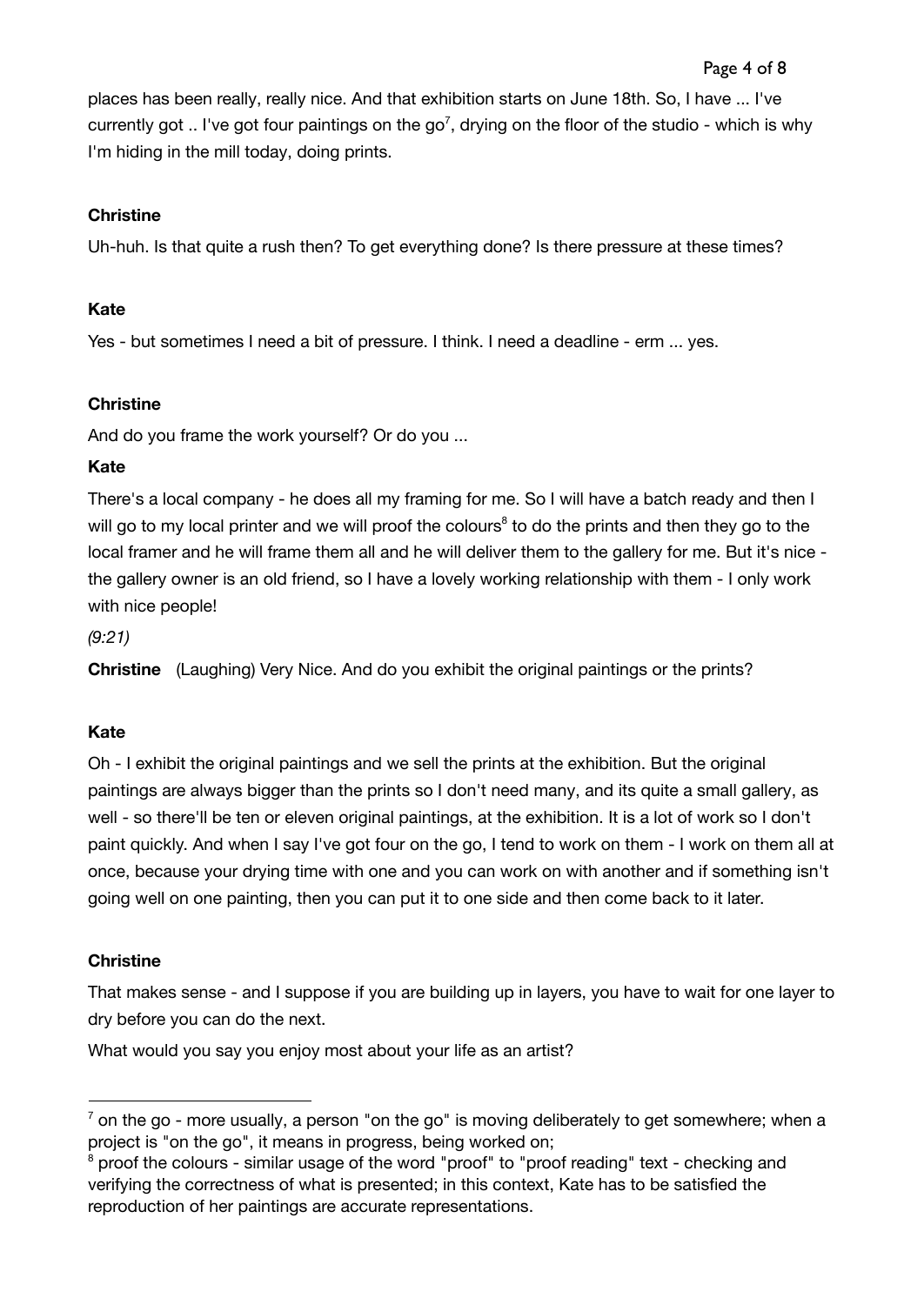# **Kate**

I love the fact that I'm allowed to go out on to the moors with a flask $^9$  and a notebook and nobody else and call it work, and have days out, going to, you know, the most beautiful places.

## **Christine**

And what would you say you enjoy least? Are there aspects of your work that you don't enjoy? that you just have to do?

# **Kate**

There aren't now because I'm very lucky: my husband - he now works with me to develop the business; so all the bits of the business that I was less keen on, or not terribly good at: invoicing, accounts, website stuff - that's absolutely his bag<sup>10</sup> and really not mine, so I have more time to paint and he does all the technical things that, erm .. yeah - that I used to resent.

**Christine** Do you think art is important in life? I'm wondering if you get asked that question?

# **Kate**

In some ways it feels quite hard to justify because people are like - I have one sister who is a head-mistress<sup>11</sup> and I have one sister who is a midwife and my dad was a teacher. So in a way, my profession feels really decadent. I don't feel like I'm doing ... you know I'm just creating beautiful things - but, on the other hand, I think maybe I am making people realise how beautiful where they live, is. I'm sparking memories - I don't know - I think it's very important to invoke some kind of happy and emotional response in people is very important. That's what art and music is [does] - I think it's one of the most important things. I feel guilty because I think I love my job a little bit and it doesn't have any difficult aspects and my sisters have such sensible jobs.

**Christine** (*Laughing*) I'm so pleased to hear you say that. What about Community Art? Have you ever been involved in Community Art at all?

## **Kate**

I suppose as far as community projects go - I did something back in 2016, called, it was the "Lost Houses" project. And it was painting Calderdale's lost houses and as part of that - the people that that drew in, I found really interesting, because it wasn't people who were interested in art, it was the people that were really pleased to find that their history had value, and that people were recognising it. So, ...

**Christine** Perhaps you could explain what the "Lost Houses" project was? *(13:00)*

# **Kate**

 $9$  a flask is a container which keeps drinks either hot or cold

 $10$  his bag - something he can do easily; it is not difficult for him

<sup>11</sup> head-mistress - principal of a school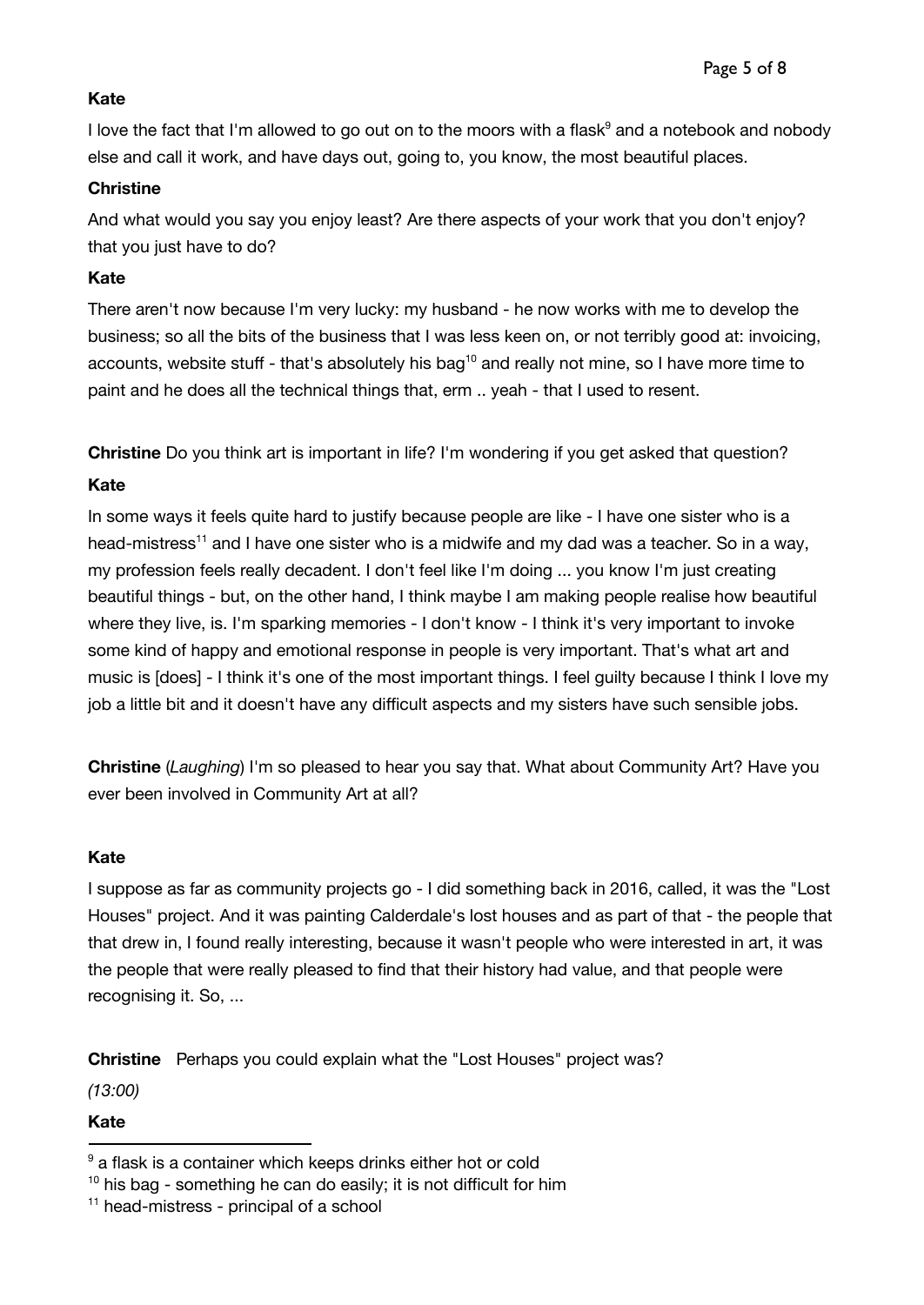Well - West Yorkshire, Calderdale in particular, has a lot of - had a lot of wealth, didn't it? Between, well, kind of, the industrial ...the industrial revolution made a lot of people very wealthy for quite a short period of time. So big textile magnates<sup>12</sup> might build themselves mansions or castles, and then - either their fortunes would fade and the houses would go with them, or they got so rich and so important, that they would wish to distance themselves from the area in which they made their money.

So, Calderdale seemed to have quite a few of these amazing ruins that people didn't really know about - so they're not architecturally valuable, but they are really interesting. The plan was for this exhibition was to paint the grand houses as they were - so full of light and life and really bring them back to life. And people hadn't known about them, at all - they might have seen a very old black-and-white photograph - and I was painting them in full colour, in places that they knew and then telling them a little bit about the history, or the people or the stories.

And the people that came to the exhibition often had memories of the houses or they might have had a mother or a grandmother who was a maid in one of the grand houses or a parent who worked in one of the mills, so they were part in one of the fortunes - so the people that helped the grand mill owner to make the fortune, in the first-place. So that was a community project, in a way - because it brought in people who weren't interested in the art but were interested in the history and they had stories to tell. They wanted to tell their stories and that was lovely.

#### **Christine**

How very nice. Is there anything else that you would like people to know about your life as an artist.

## **Kate**

I don't know - the one thing I would say about about me and my art is that I'm not from Yorkshire - I'm from Suffolk in East Anglia - and it's taken me a long time for me to learn to love the quite bleak moors around here - but, erm - just kind of going out and being amongst nature and learning the bird calls, and learning the trees, and learning the names of the moors, that's become incredibly important to me. This is not my environment. Suffolk is flat and agricultural and kind of very safe and up here it's wild and beautiful - but it's taken me a long time to discover the beauty of where I live. So, I want people to know the landscape and I hope that maybe my paintings would inspire them to go and find the places that I paint when ordinarily they wouldn't do that. But we do live in a very beautiful part of the world.

**Christine** We certainly do. What have been your influences on your art?

## **Kate**

Well - there was grand-dad - as I've mentioned. And then, there was also my Dad - I loved my Dad - and from when I was very little he would read me stories but we would also go through

 $12$  a magnate is wealthy and influential business person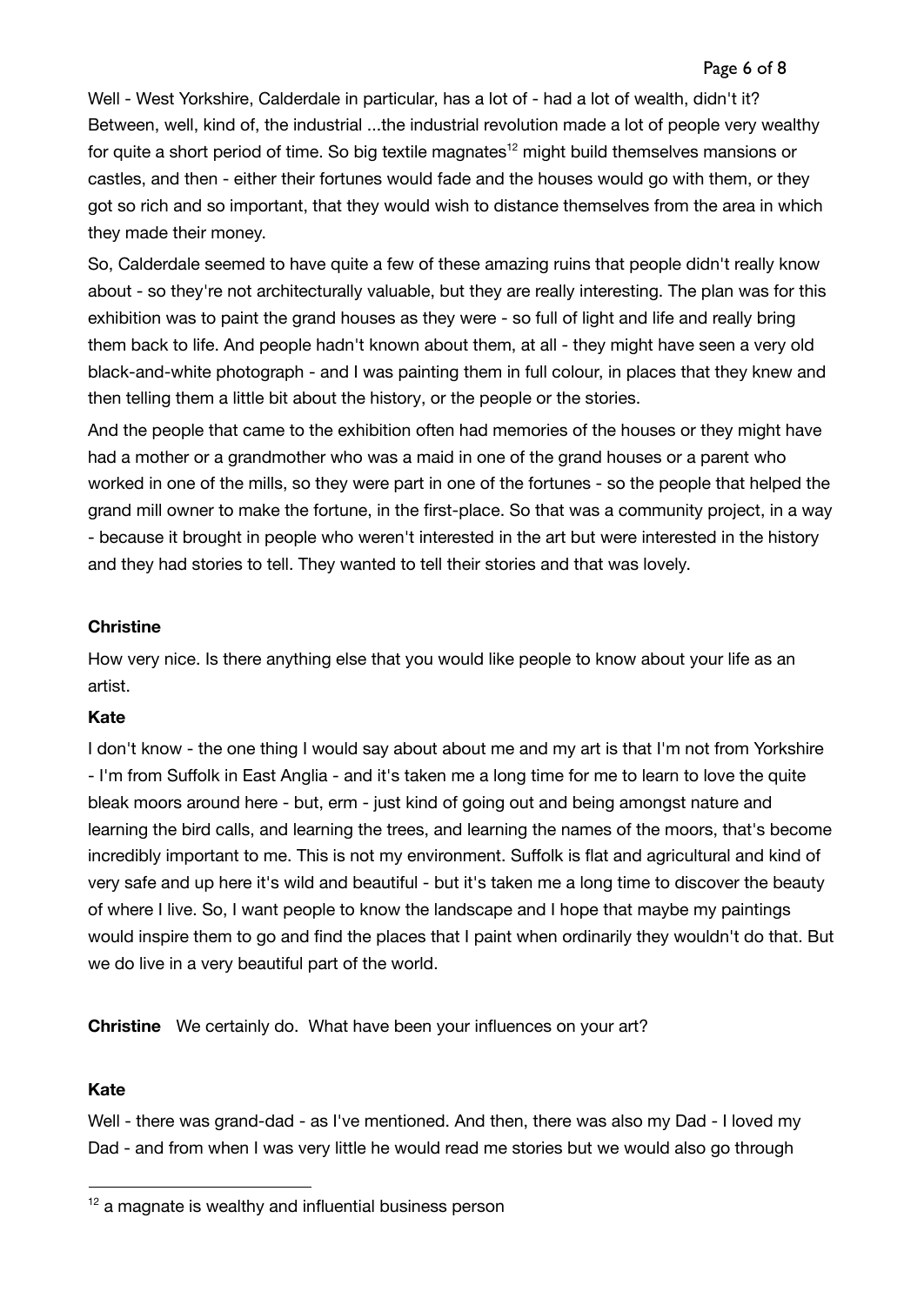# Page 7 of 8

picture books - and erm ... picture books of, you know, "Great Masters"<sup>13</sup> - and so I would have certain favourite paintings and get taken around art galleries, when I was little, and then, when I was older, we would go round together - you know, me as a teenager - and just look at the way people had painted things and composed paintings. So Dad was actually quite important to all of this.

And then in terms of artists, the decorative elements come from people like Gustave Klimt. A favourite painter, for a long time, is Eric Ravilious who painted - he died in the Second World War, he was a war painter. Before that he just painted very quiet landscapes - often down Sussex and Essex way - but just kind of beautiful, gentle, very English, rolling landscapes. There's a certain peacefulness about them that I don't think many artists manage to convey.

**Christine** Aha! I don't know that artist - I'll look him up.

#### **Kate**

You have to look him up, he's beautiful. A very sh ... you know a very short life, but very prolific.

#### **Christine**

Yes - I will. OK - well, thank you very much Kate - it's been lovely - and thank you for inviting me to see your print-making studio. Because I understand, just before we finish this, as well as this place, where you make your prints - you have another studio, where you do your painting.

## **Kate**

Yes - I have a studio at home. We knocked down an old out-building outside the house and erm ... Now I have a studio attached to the house which is ... it's nice because I've got young children and they can potter in and out - and come and paint in the studio, which they were doing last night, after school. Yeah, - it's nice as a family, we do a lot of making things, a lot of painting things. And so its nice that that can happen at home.

**Christine** Lovely - thanks very much.

*Music (18:25)*

#### **Mark: Language Support**

This is the part of the podcast where I choose some of the words and phrases from the episode and talk about them. Today, I'm going to focus on two phrases that have a very similar meaning and two words that were related to that, in this episode.

<sup>&</sup>lt;sup>13</sup> Great Masters - the artists usually named as the best examples of their periods or styles, and who are still highly regarded by influential people in the "Art World"